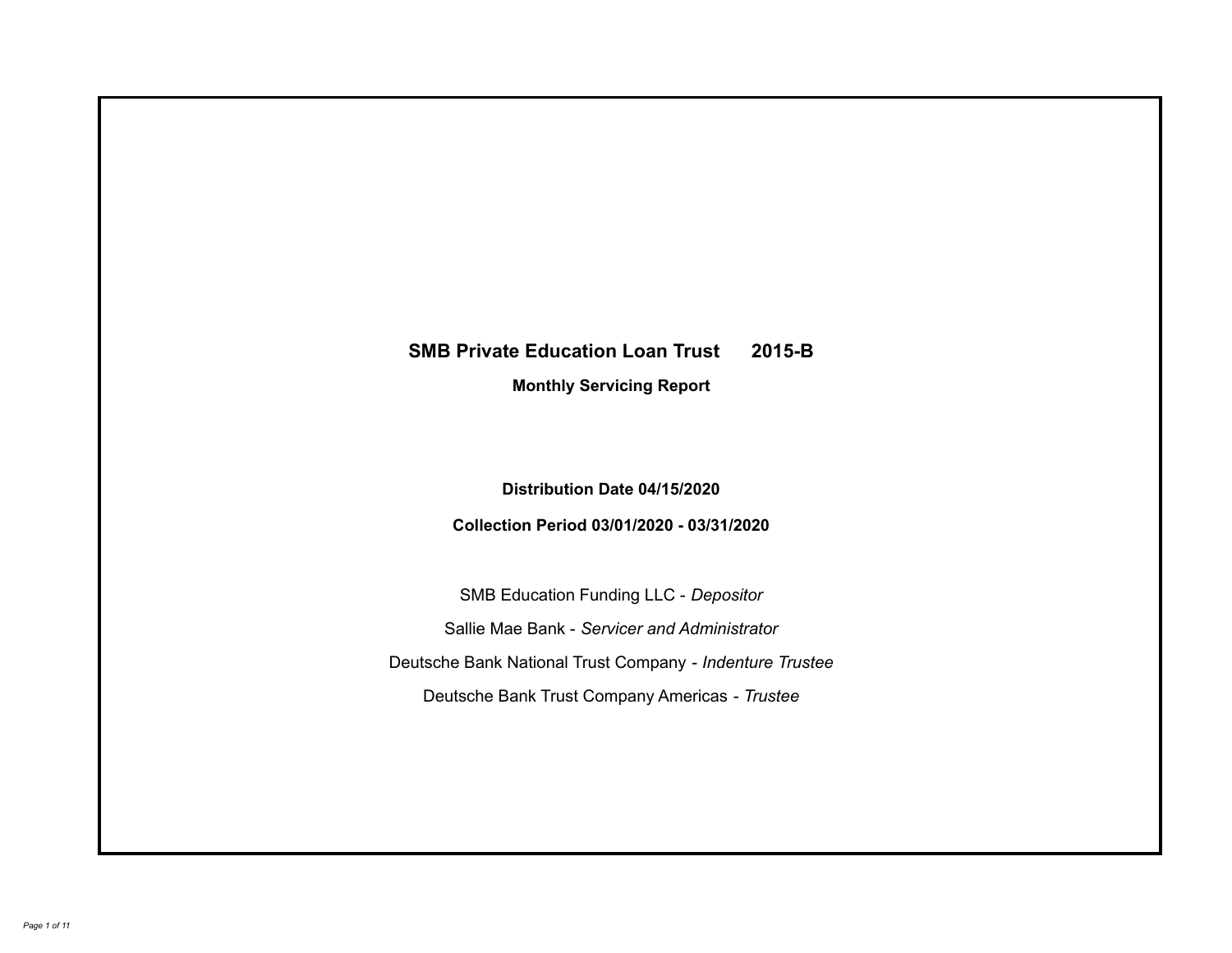| А | <b>Student Loan Portfolio Characteristics</b> |                                                 | Settlement Date<br>07/30/2015 | 02/29/2020            | 03/31/2020            |
|---|-----------------------------------------------|-------------------------------------------------|-------------------------------|-----------------------|-----------------------|
|   | <b>Principal Balance</b>                      |                                                 | \$700,964,388.29              | \$343,965,913.19      | \$337,158,887.98      |
|   | Interest to be Capitalized Balance            |                                                 | 42,430,107.89                 | 12,666,168.00         | 12,405,924.30         |
|   | Pool Balance                                  |                                                 | \$743,394,496.18              | \$356,632,081.19      | \$349,564,812.28      |
|   | Weighted Average Coupon (WAC)                 |                                                 |                               |                       |                       |
|   |                                               | WAC1 (Contractual Interest Rate on the Loan)    | 8.20%                         | 8.85%                 | 8.29%                 |
|   |                                               | WAC2 (Average of Applicable Interest Rate)      | 8.18%                         | 8.77%                 | 8.22%                 |
|   |                                               | WAC3 (Average of Actual Interest Rate)          | 8.13%                         | 8.69%                 | 8.14%                 |
|   | Weighted Average Remaining Term               |                                                 | 128.84                        | 121.58                | 122.26                |
|   | Number of Loans                               |                                                 | 63,899                        | 32,478                | 31,869                |
|   | Number of Borrowers<br>Pool Factor            |                                                 | 43,918                        | 22,618<br>0.479734627 | 22,186<br>0.470227872 |
|   |                                               | Since Issued Total Constant Prepayment Rate (1) |                               | 9.17%                 | 9.19%                 |
| B | <b>Debt Securities</b>                        | <b>Cusip/Isin</b>                               | 03/16/2020                    |                       | 04/15/2020            |
|   |                                               |                                                 |                               |                       |                       |
|   | A <sub>2</sub> A                              | 78448QAB4                                       | \$71,245,928.05               |                       | \$67,877,697.77       |
|   | A2B                                           | 78448QAC2                                       | \$33,396,528.78               |                       | \$31,817,670.83       |
|   | A <sub>3</sub>                                | 78448QAD0                                       | \$75,000,000.00               |                       | \$75,000,000.00       |
|   | B                                             | 78448QAE8                                       | \$70,000,000.00               |                       | \$70,000,000.00       |
|   | C                                             | 78448QAF5                                       | \$50,000,000.00               |                       | \$50,000,000.00       |
| C |                                               |                                                 |                               |                       |                       |
|   | <b>Certificates</b>                           | <b>Cusip/Isin</b>                               | 03/16/2020                    |                       | 04/15/2020            |
|   | Residual                                      | 78448Q108                                       | \$100,000.00                  |                       | \$100,000.00          |
|   |                                               |                                                 |                               |                       |                       |
| D | <b>Account Balances</b>                       |                                                 | 03/16/2020                    |                       | 04/15/2020            |
|   | Reserve Account Balance                       |                                                 | \$1,896,081.00                |                       | \$1,896,081.00        |
|   |                                               |                                                 |                               |                       |                       |
| E | <b>Asset / Liability</b>                      |                                                 | 03/16/2020                    |                       | 04/15/2020            |
|   | Overcollateralization Percentage              |                                                 | 15.98%                        |                       | 15.70%                |
|   | Specified Overcollateralization Amount        |                                                 | \$106,989,624.36              |                       | \$104,869,443.68      |
|   | Actual Overcollateralization Amount           |                                                 | \$56,989,624.36               |                       | \$54,869,443.68       |

(1) Since Issued Total CPR calculations found in monthly servicing reports issued on or prior to September 15, 2015 originally included loans that were removed from the pool by the sponsor because they .<br>became ineligible for the pool between the cut-off date and settlement date. On October 5, 2015, Since Issued Total CPR calculations were revised to exclude these loans and all prior monthly servicing reports were restated. For additional information, see 'Since Issued CPR Methodology' found on page 11 of this report.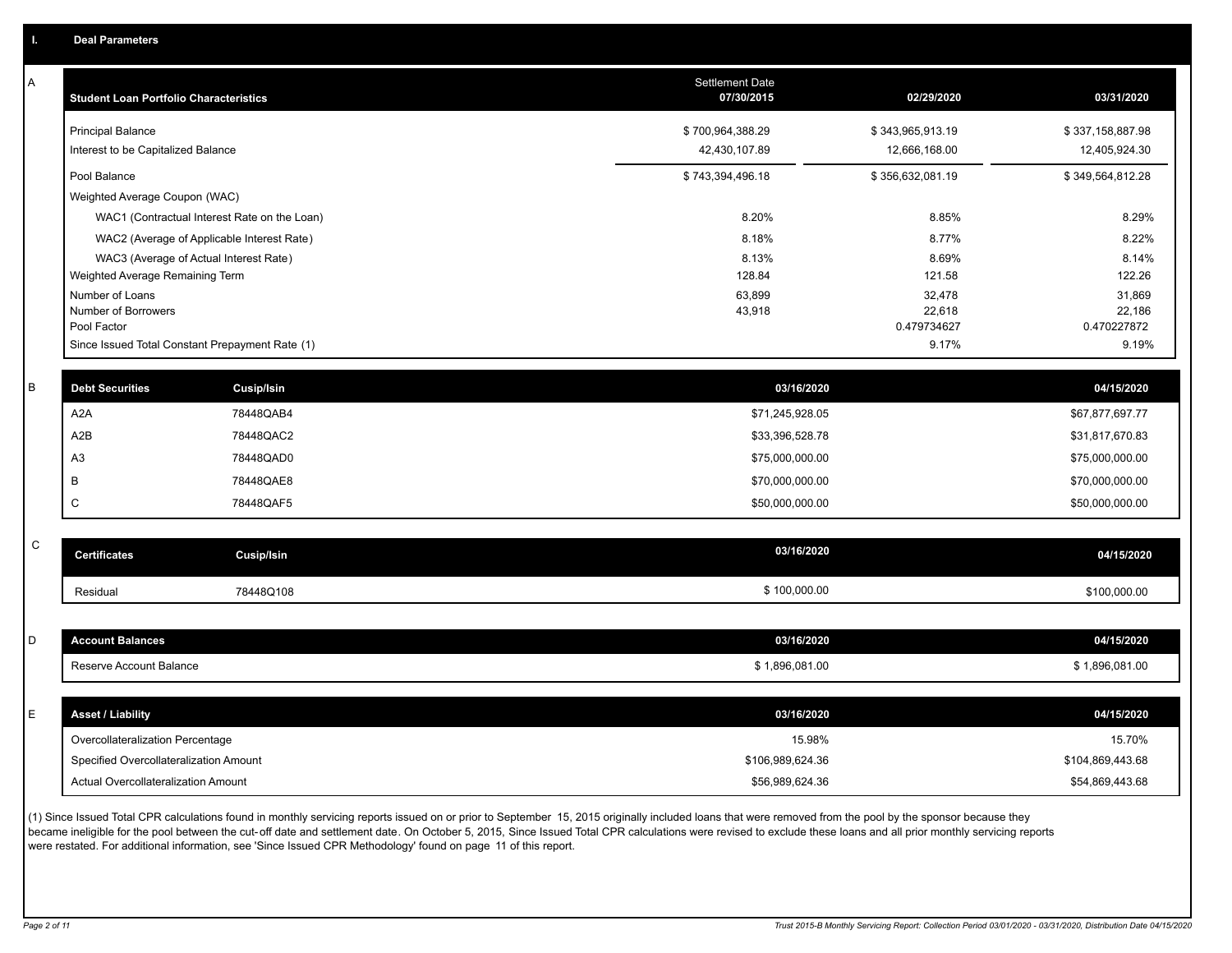## **II. 2015-B Trust Activity 03/01/2020 through 03/31/2020**

| <b>Borrower Principal</b><br>6,798,211.95<br>0.00<br><b>Consolidation Activity Principal</b><br>Seller Principal Reimbursement<br>68.07<br>Servicer Principal Reimbursement<br>0.00<br>0.00<br>Delinquent Principal Purchases by Servicer<br><b>Other Principal Deposits</b><br>0.00<br>\$6,798,280.02<br><b>Total Principal Receipts</b><br>В<br><b>Student Loan Interest Receipts</b><br>Borrower Interest<br>1,811,528.27<br>0.00<br><b>Consolidation Activity Interest</b><br>8.22<br>Seller Interest Reimbursement<br>0.00<br>Servicer Interest Reimbursement<br>0.00<br>Delinquent Interest Purchases by Servicer<br>0.00<br><b>Other Interest Deposits</b><br>\$1,811,536.49<br><b>Total Interest Receipts</b><br>C<br><b>Recoveries on Realized Losses</b><br>\$182,738.17<br>D<br><b>Investment Income</b><br>\$6,829.02<br>Е<br><b>Funds Borrowed from Next Collection Period</b><br>\$0.00<br>F.<br>\$0.00<br><b>Funds Repaid from Prior Collection Period</b><br>G<br>\$0.00<br>Loan Sale or Purchase Proceeds<br>\$0.00<br>н<br>Initial Deposits to Distribution Account<br>\$0.00<br><b>Excess Transferred from Other Accounts</b><br><b>Borrower Benefit Reimbursements</b><br>\$0.00<br>J<br><b>Other Deposits</b><br>\$0.00<br>Κ<br>L<br><b>Other Fees Collected</b><br>\$0.00<br>м<br><b>AVAILABLE FUNDS</b><br>\$8,799,383.70<br>N<br>Non-Cash Principal Activity During Collection Period<br>\$(8,745.19)<br>O<br>Aggregate Purchased Amounts by the Depositor, Servicer or Seller<br>\$0.00<br>P<br>\$0.00<br>Aggregate Loan Substitutions | Α | <b>Student Loan Principal Receipts</b> |  |
|-----------------------------------------------------------------------------------------------------------------------------------------------------------------------------------------------------------------------------------------------------------------------------------------------------------------------------------------------------------------------------------------------------------------------------------------------------------------------------------------------------------------------------------------------------------------------------------------------------------------------------------------------------------------------------------------------------------------------------------------------------------------------------------------------------------------------------------------------------------------------------------------------------------------------------------------------------------------------------------------------------------------------------------------------------------------------------------------------------------------------------------------------------------------------------------------------------------------------------------------------------------------------------------------------------------------------------------------------------------------------------------------------------------------------------------------------------------------------------------------------------------------------------------------------------------------|---|----------------------------------------|--|
|                                                                                                                                                                                                                                                                                                                                                                                                                                                                                                                                                                                                                                                                                                                                                                                                                                                                                                                                                                                                                                                                                                                                                                                                                                                                                                                                                                                                                                                                                                                                                                 |   |                                        |  |
|                                                                                                                                                                                                                                                                                                                                                                                                                                                                                                                                                                                                                                                                                                                                                                                                                                                                                                                                                                                                                                                                                                                                                                                                                                                                                                                                                                                                                                                                                                                                                                 |   |                                        |  |
|                                                                                                                                                                                                                                                                                                                                                                                                                                                                                                                                                                                                                                                                                                                                                                                                                                                                                                                                                                                                                                                                                                                                                                                                                                                                                                                                                                                                                                                                                                                                                                 |   |                                        |  |
|                                                                                                                                                                                                                                                                                                                                                                                                                                                                                                                                                                                                                                                                                                                                                                                                                                                                                                                                                                                                                                                                                                                                                                                                                                                                                                                                                                                                                                                                                                                                                                 |   |                                        |  |
|                                                                                                                                                                                                                                                                                                                                                                                                                                                                                                                                                                                                                                                                                                                                                                                                                                                                                                                                                                                                                                                                                                                                                                                                                                                                                                                                                                                                                                                                                                                                                                 |   |                                        |  |
|                                                                                                                                                                                                                                                                                                                                                                                                                                                                                                                                                                                                                                                                                                                                                                                                                                                                                                                                                                                                                                                                                                                                                                                                                                                                                                                                                                                                                                                                                                                                                                 |   |                                        |  |
|                                                                                                                                                                                                                                                                                                                                                                                                                                                                                                                                                                                                                                                                                                                                                                                                                                                                                                                                                                                                                                                                                                                                                                                                                                                                                                                                                                                                                                                                                                                                                                 |   |                                        |  |
|                                                                                                                                                                                                                                                                                                                                                                                                                                                                                                                                                                                                                                                                                                                                                                                                                                                                                                                                                                                                                                                                                                                                                                                                                                                                                                                                                                                                                                                                                                                                                                 |   |                                        |  |
|                                                                                                                                                                                                                                                                                                                                                                                                                                                                                                                                                                                                                                                                                                                                                                                                                                                                                                                                                                                                                                                                                                                                                                                                                                                                                                                                                                                                                                                                                                                                                                 |   |                                        |  |
|                                                                                                                                                                                                                                                                                                                                                                                                                                                                                                                                                                                                                                                                                                                                                                                                                                                                                                                                                                                                                                                                                                                                                                                                                                                                                                                                                                                                                                                                                                                                                                 |   |                                        |  |
|                                                                                                                                                                                                                                                                                                                                                                                                                                                                                                                                                                                                                                                                                                                                                                                                                                                                                                                                                                                                                                                                                                                                                                                                                                                                                                                                                                                                                                                                                                                                                                 |   |                                        |  |
|                                                                                                                                                                                                                                                                                                                                                                                                                                                                                                                                                                                                                                                                                                                                                                                                                                                                                                                                                                                                                                                                                                                                                                                                                                                                                                                                                                                                                                                                                                                                                                 |   |                                        |  |
|                                                                                                                                                                                                                                                                                                                                                                                                                                                                                                                                                                                                                                                                                                                                                                                                                                                                                                                                                                                                                                                                                                                                                                                                                                                                                                                                                                                                                                                                                                                                                                 |   |                                        |  |
|                                                                                                                                                                                                                                                                                                                                                                                                                                                                                                                                                                                                                                                                                                                                                                                                                                                                                                                                                                                                                                                                                                                                                                                                                                                                                                                                                                                                                                                                                                                                                                 |   |                                        |  |
|                                                                                                                                                                                                                                                                                                                                                                                                                                                                                                                                                                                                                                                                                                                                                                                                                                                                                                                                                                                                                                                                                                                                                                                                                                                                                                                                                                                                                                                                                                                                                                 |   |                                        |  |
|                                                                                                                                                                                                                                                                                                                                                                                                                                                                                                                                                                                                                                                                                                                                                                                                                                                                                                                                                                                                                                                                                                                                                                                                                                                                                                                                                                                                                                                                                                                                                                 |   |                                        |  |
|                                                                                                                                                                                                                                                                                                                                                                                                                                                                                                                                                                                                                                                                                                                                                                                                                                                                                                                                                                                                                                                                                                                                                                                                                                                                                                                                                                                                                                                                                                                                                                 |   |                                        |  |
|                                                                                                                                                                                                                                                                                                                                                                                                                                                                                                                                                                                                                                                                                                                                                                                                                                                                                                                                                                                                                                                                                                                                                                                                                                                                                                                                                                                                                                                                                                                                                                 |   |                                        |  |
|                                                                                                                                                                                                                                                                                                                                                                                                                                                                                                                                                                                                                                                                                                                                                                                                                                                                                                                                                                                                                                                                                                                                                                                                                                                                                                                                                                                                                                                                                                                                                                 |   |                                        |  |
|                                                                                                                                                                                                                                                                                                                                                                                                                                                                                                                                                                                                                                                                                                                                                                                                                                                                                                                                                                                                                                                                                                                                                                                                                                                                                                                                                                                                                                                                                                                                                                 |   |                                        |  |
|                                                                                                                                                                                                                                                                                                                                                                                                                                                                                                                                                                                                                                                                                                                                                                                                                                                                                                                                                                                                                                                                                                                                                                                                                                                                                                                                                                                                                                                                                                                                                                 |   |                                        |  |
|                                                                                                                                                                                                                                                                                                                                                                                                                                                                                                                                                                                                                                                                                                                                                                                                                                                                                                                                                                                                                                                                                                                                                                                                                                                                                                                                                                                                                                                                                                                                                                 |   |                                        |  |
|                                                                                                                                                                                                                                                                                                                                                                                                                                                                                                                                                                                                                                                                                                                                                                                                                                                                                                                                                                                                                                                                                                                                                                                                                                                                                                                                                                                                                                                                                                                                                                 |   |                                        |  |
|                                                                                                                                                                                                                                                                                                                                                                                                                                                                                                                                                                                                                                                                                                                                                                                                                                                                                                                                                                                                                                                                                                                                                                                                                                                                                                                                                                                                                                                                                                                                                                 |   |                                        |  |
|                                                                                                                                                                                                                                                                                                                                                                                                                                                                                                                                                                                                                                                                                                                                                                                                                                                                                                                                                                                                                                                                                                                                                                                                                                                                                                                                                                                                                                                                                                                                                                 |   |                                        |  |
|                                                                                                                                                                                                                                                                                                                                                                                                                                                                                                                                                                                                                                                                                                                                                                                                                                                                                                                                                                                                                                                                                                                                                                                                                                                                                                                                                                                                                                                                                                                                                                 |   |                                        |  |
|                                                                                                                                                                                                                                                                                                                                                                                                                                                                                                                                                                                                                                                                                                                                                                                                                                                                                                                                                                                                                                                                                                                                                                                                                                                                                                                                                                                                                                                                                                                                                                 |   |                                        |  |
|                                                                                                                                                                                                                                                                                                                                                                                                                                                                                                                                                                                                                                                                                                                                                                                                                                                                                                                                                                                                                                                                                                                                                                                                                                                                                                                                                                                                                                                                                                                                                                 |   |                                        |  |
|                                                                                                                                                                                                                                                                                                                                                                                                                                                                                                                                                                                                                                                                                                                                                                                                                                                                                                                                                                                                                                                                                                                                                                                                                                                                                                                                                                                                                                                                                                                                                                 |   |                                        |  |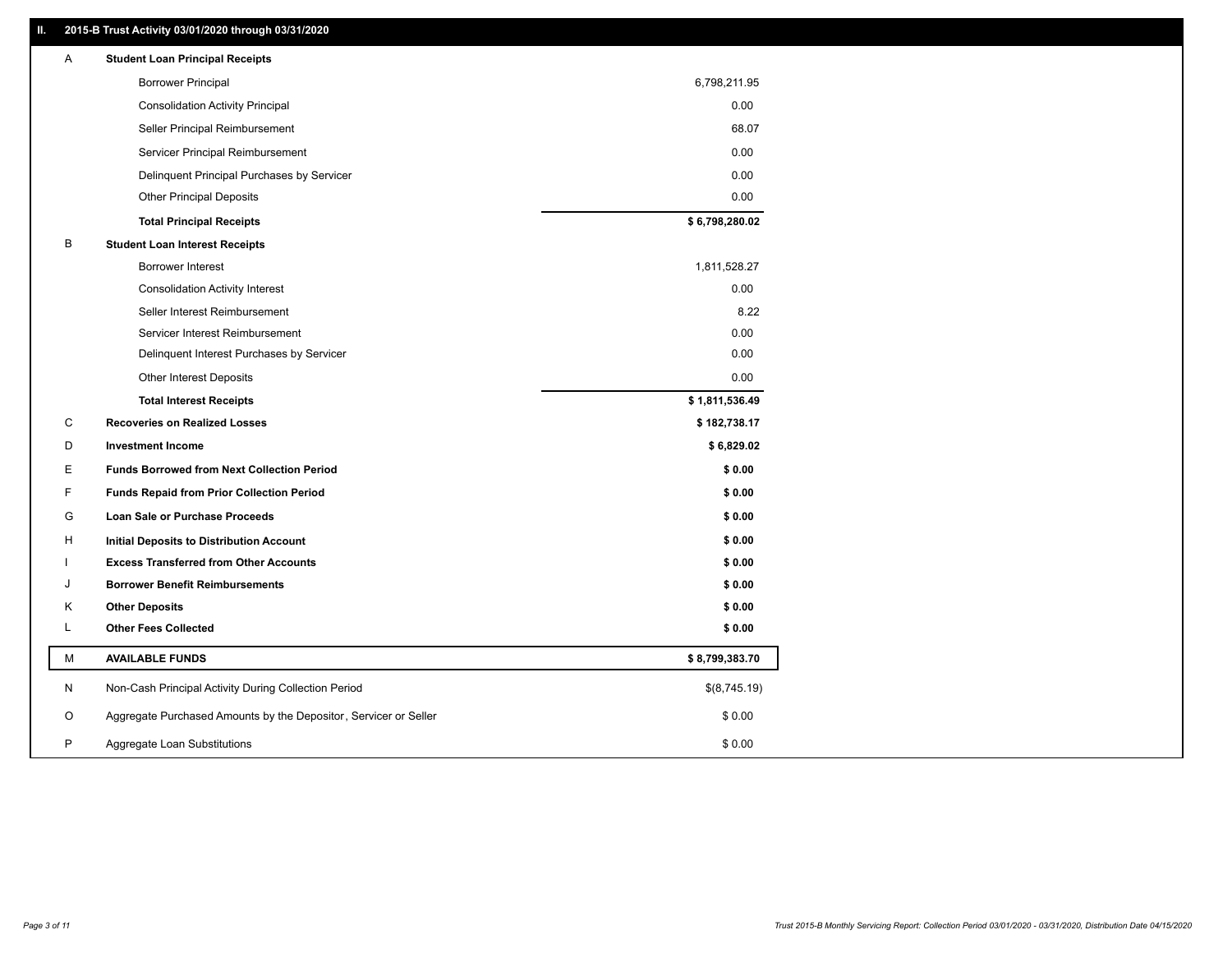|                   |                       |                          |         |                                                                  | <b>Loans by Repayment Status</b> |                            |                          |         |                                                           |                |                            |
|-------------------|-----------------------|--------------------------|---------|------------------------------------------------------------------|----------------------------------|----------------------------|--------------------------|---------|-----------------------------------------------------------|----------------|----------------------------|
|                   |                       |                          |         | 03/31/2020                                                       |                                  |                            |                          |         | 02/29/2020                                                |                |                            |
|                   |                       | <b>Wtd Avg</b><br>Coupon | # Loans | <b>Principal and</b><br><b>Interest Accrued</b><br>to Capitalize | % of Principal                   | % of Loans in<br>Repay (1) | <b>Wtd Avg</b><br>Coupon | # Loans | Principal and<br><b>Interest Accrued</b><br>to Capitalize | % of Principal | % of Loans in<br>Repay (1) |
| INTERIM:          | IN SCHOOL             | 9.66%                    | 709     | \$12,051,753.80                                                  | 3.448%                           | $-$ %                      | 10.25%                   | 709     | \$11,881,371.97                                           | 3.332%         | $-$ %                      |
|                   | GRACE                 | 9.13%                    | 187     | \$3,294,721.39                                                   | 0.943%                           | $-$ %                      | 9.72%                    | 221     | \$3,990,946.98                                            | 1.119%         | $-$ %                      |
|                   | <b>DEFERMENT</b>      | 9.20%                    | 2,134   | \$31,010,983.93                                                  | 8.871%                           | $-$ %                      | 9.78%                    | 2,144   | \$30,819,596.27                                           | 8.642%         | $-$ %                      |
| <b>REPAYMENT:</b> | <b>CURRENT</b>        | 7.97%                    | 26,159  | \$264,724,890.68                                                 | 75.730%                          | 87.308%                    | 8.47%                    | 27,509  | \$282,314,752.22                                          | 79.161%        | 91.087%                    |
|                   | 31-60 DAYS DELINQUENT | 7.80%                    | 485     | \$6,765,889.13                                                   | 1.936%                           | 2.231%                     | 8.70%                    | 516     | \$6,975,093.87                                            | 1.956%         | 2.250%                     |
|                   | 61-90 DAYS DELINQUENT | 7.73%                    | 277     | \$4,370,525.13                                                   | 1.250%                           | 1.441%                     | 8.21%                    | 279     | \$4,712,350.49                                            | 1.321%         | 1.520%                     |
|                   | > 90 DAYS DELINQUENT  | 9.01%                    | 137     | \$2,398,919.43                                                   | 0.686%                           | 0.791%                     | 9.90%                    | 163     | \$2,467,503.66                                            | 0.692%         | 0.796%                     |
|                   | FORBEARANCE           | 7.87%                    | 1,781   | \$24,947,128.79                                                  | 7.137%                           | 8.228%                     | 8.90%                    | 937     | \$13,470,465.73                                           | 3.777%         | 4.346%                     |
| <b>TOTAL</b>      |                       |                          | 31,869  | \$349,564,812.28                                                 | 100.00%                          | 100.00%                    |                          | 32,478  | \$356,632,081.19                                          | 100.00%        | 100.00%                    |

Percentages may not total 100% due to rounding  $\star$ 

1 Loans classified in "Repayment" include any loan for which interim interest only, \$25 fixed payments or full principal and interest payments are due.

|                         |                                                                                                                                                                                |                          |         |                                                                  | <b>Loans by Borrower Status</b> |                                |                          |         |                                                                  |                |                                |
|-------------------------|--------------------------------------------------------------------------------------------------------------------------------------------------------------------------------|--------------------------|---------|------------------------------------------------------------------|---------------------------------|--------------------------------|--------------------------|---------|------------------------------------------------------------------|----------------|--------------------------------|
|                         |                                                                                                                                                                                |                          |         | 03/31/2020                                                       |                                 |                                |                          |         | 02/29/2020                                                       |                |                                |
|                         |                                                                                                                                                                                | <b>Wtd Avg</b><br>Coupon | # Loans | <b>Principal and</b><br><b>Interest Accrued</b><br>to Capitalize | % of Principal                  | % of Loans in<br>P&I Repay (2) | <b>Wtd Avg</b><br>Coupon | # Loans | <b>Principal and</b><br><b>Interest Accrued</b><br>to Capitalize | % of Principal | % of Loans in<br>P&I Repay (2) |
| INTERIM:                | IN SCHOOL                                                                                                                                                                      | 9.39%                    | 1,302   | \$21,385,832.30                                                  | 6.118%                          | $-$ %                          | 9.94%                    | 1,323   | \$21,460,723.31                                                  | 6.018%         | $-$ %                          |
|                         | GRACE                                                                                                                                                                          | 9.00%                    | 348     | \$5,394,832.97                                                   | 1.543%                          | $-$ %                          | 9.49%                    | 408     | \$6,499,851.88                                                   | 1.823%         | $-$ %                          |
|                         | <b>DEFERMENT</b>                                                                                                                                                               | 8.89%                    | 3,818   | \$52,434,792.59                                                  | 15.000%                         | $-$ %                          | 9.47%                    | 3,838   | \$52,485,575.58                                                  | 14.717%        | $-$ %                          |
| P&I REPAYMENT:          | <b>CURRENT</b>                                                                                                                                                                 | 7.88%                    | 23,737  | \$232,067,693.96                                                 | 66.388%                         | 85.840%                        | 8.38%                    | 25,029  | \$248,737,351.40                                                 | 69.746%        | 90.062%                        |
|                         | 31-60 DAYS DELINQUENT                                                                                                                                                          | 7.77%                    | 476     | \$6,660,407.98                                                   | 1.905%                          | 2.464%                         | 8.70%                    | 509     | \$6,913,347.77                                                   | 1.939%         | 2.503%                         |
|                         | 61-90 DAYS DELINQUENT                                                                                                                                                          | 7.74%                    | 275     | \$4,337,098.59                                                   | 1.241%                          | 1.604%                         | 8.19%                    | 277     | \$4,686,423.38                                                   | 1.314%         | 1.697%                         |
|                         | > 90 DAYS DELINQUENT                                                                                                                                                           | 9.01%                    | 132     | \$2,337,025.10                                                   | 0.669%                          | 0.864%                         | 9.90%                    | 157     | \$2,378,342.14                                                   | 0.667%         | 0.861%                         |
|                         | FORBEARANCE                                                                                                                                                                    | 7.87%                    | 1,781   | \$24,947,128.79                                                  | 7.137%                          | 9.228%                         | 8.90%                    | 937     | \$13,470,465.73                                                  | 3.777%         | 4.877%                         |
| <b>TOTAL</b><br>$\star$ | Percentages may not total 100% due to rounding<br>2 Loans classified in "P&I Repayment" includes only those loans for which scheduled principal and interest payments are due. |                          | 31,869  | \$349,564,812.28                                                 | 100.00%                         | 100.00%                        |                          | 32,478  | \$356,632,081.19                                                 | 100.00%        | 100.00%                        |

WAC reflects WAC3 To conform with company standard reporting these sections now include Princial and Interest Accrued to Capitalize .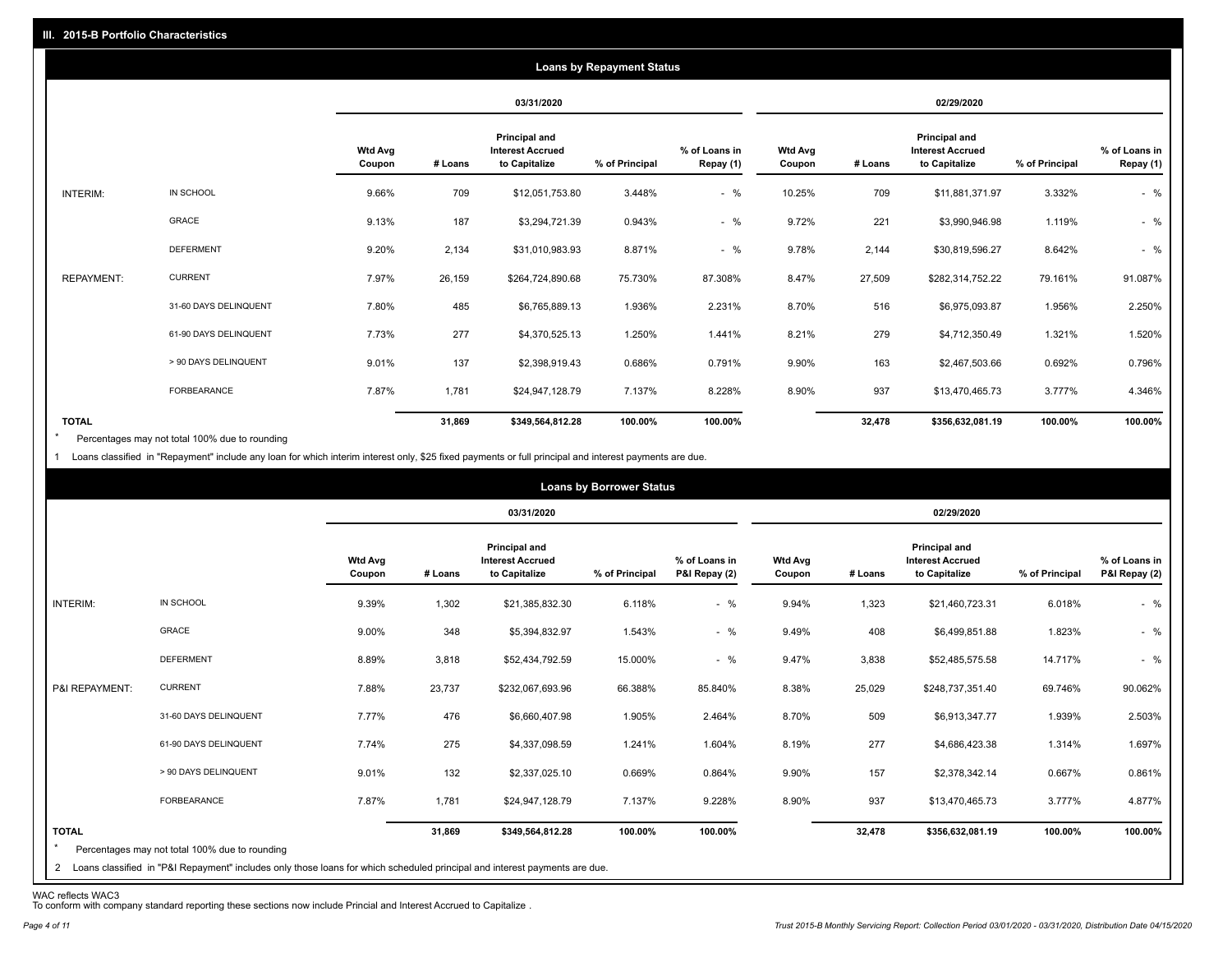|                                                                                                  | 3/31/2020        | 2/29/2020        |
|--------------------------------------------------------------------------------------------------|------------------|------------------|
| Pool Balance                                                                                     | \$349,564,812.28 | \$356,632,081.19 |
| Total # Loans                                                                                    | 31,869           | 32,478           |
| Total # Borrowers                                                                                | 22,186           | 22,618           |
| Weighted Average Coupon                                                                          | 8.22%            | 8.77%            |
| Weighted Average Remaining Term                                                                  | 122.26           | 121.58           |
| Percent of Pool - Cosigned                                                                       | 93.1%            | 93.1%            |
| Percent of Pool - Non Cosigned                                                                   | 6.9%             | 6.9%             |
| Borrower Interest Accrued for Period                                                             | \$2,453,509.00   | \$2,459,519.53   |
| <b>Outstanding Borrower Interest Accrued</b>                                                     | \$15,041,221.15  | \$15,179,895.90  |
| Gross Principal Realized Loss - Periodic *                                                       | \$712,317.86     | \$514,424.77     |
| Gross Principal Realized Loss - Cumulative *                                                     | \$33,069,471.07  | \$32,357,153.21  |
| Recoveries on Realized Losses - Periodic                                                         | \$182,738.17     | \$90,542.68      |
| Recoveries on Realized Losses - Cumulative                                                       | \$4,939,880.38   | \$4,757,142.21   |
| Net Losses - Periodic                                                                            | \$529,579.69     | \$423,882.09     |
| Net Losses - Cumulative                                                                          | \$28,129,590.69  | \$27,600,011.00  |
| Non-Cash Principal Activity - Capitalized Interest                                               | \$706,294.06     | \$871,231.80     |
| Since Issued Total Constant Prepayment Rate (CPR) (1)                                            | 9.19%            | 9.17%            |
| <b>Loan Substitutions</b>                                                                        | \$0.00           | \$0.00           |
| <b>Cumulative Loan Substitutions</b>                                                             | \$0.00           | \$0.00           |
| <b>Unpaid Servicing Fees</b>                                                                     | \$0.00           | \$0.00           |
| <b>Unpaid Administration Fees</b>                                                                | \$0.00           | \$0.00           |
| <b>Unpaid Carryover Servicing Fees</b>                                                           | \$0.00           | \$0.00           |
| Note Interest Shortfall                                                                          | \$0.00           | \$0.00           |
| Loans in Modification                                                                            | \$41,634,260.59  | \$40,575,742.91  |
| % of Loans in Modification as a % of Loans in Repayment (P&I)                                    | 16.97%           | 15.44%           |
|                                                                                                  |                  |                  |
| % Annualized Gross Principal Realized Loss - Periodic as a %<br>of Loans in Repayment (P&I) * 12 | 3.48%            | 2.35%            |
| % Gross Principal Realized Loss - Cumulative as a % of                                           |                  |                  |
| Original Pool Balance                                                                            | 4.45%            | 4.35%            |

\* In accordance with the Servicer's current policies and procedures, after September 1, 2017 loans subject to bankruptcy claims generally will not be reported as a charged- off unless and until they are delinquent for 120

(1) Since Issued Total CPR calculations found in monthly servicing reports issued on or prior to September 15, 2015 originally included loans that were removed from the pool by the sponsor because they became ineligible fo between the cut-off date and settlement date. On October 5, 2015, Since Issued Total CPR calculations were revised to exclude these loans and all prior monthly servicing reports were restated. For additional information, s Issued CPR Methodology' found on page 11 of this report.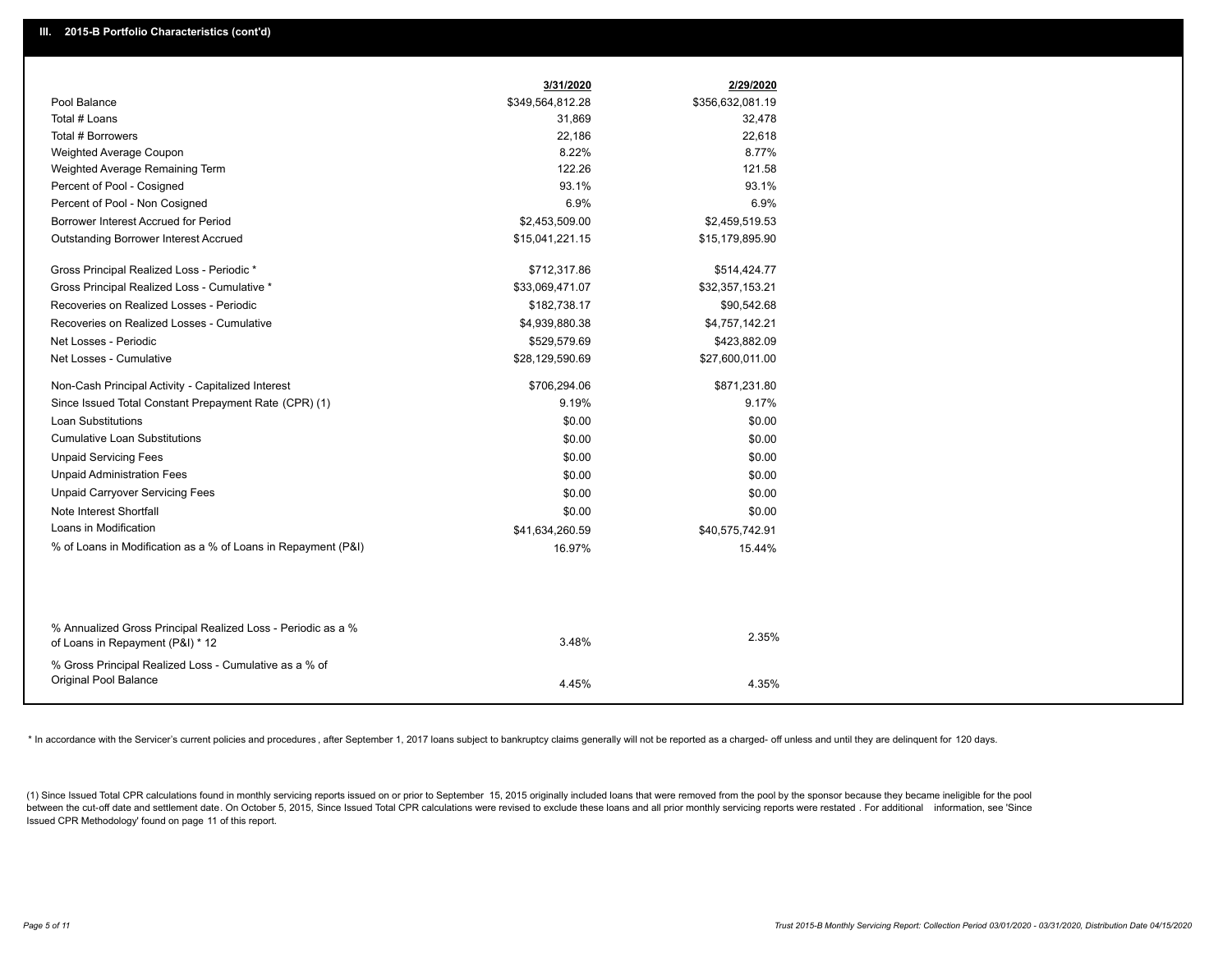#### **Loan Program**  A

|                                    | Weighted<br><b>Average Coupon</b> | # LOANS | <b>\$ AMOUNT</b> | $%$ *     |
|------------------------------------|-----------------------------------|---------|------------------|-----------|
| - Smart Option Interest-Only Loans | 7.22%                             | 6,271   | \$47,115,861.70  | 13.478%   |
| - Smart Option Fixed Pay Loans     | 8.06%                             | 8,493   | \$108,857,335.15 | 31.141%   |
| - Smart Option Deferred Loans      | 8.41%                             | 17.105  | \$193,591,615.43 | 55.381%   |
| - Other Loan Programs              | $0.00\%$                          | 0       | \$0.00           | $0.000\%$ |
| <b>Total</b>                       | 8.14%                             | 31,869  | \$349,564,812.28 | 100.000%  |

\* Percentages may not total 100% due to rounding

B

C

**Index Type**

|                       | Weighted<br><b>Average Coupon</b> | # LOANS | <b>\$ AMOUNT</b> | $%$ *     |
|-----------------------|-----------------------------------|---------|------------------|-----------|
| - Fixed Rate Loans    | 7.12%                             | 7,484   | \$101,510,515.21 | 29.039%   |
| - LIBOR Indexed Loans | 8.56%                             | 24,385  | \$248,054,297.07 | 70.961%   |
| - Other Index Rates   | $0.00\%$                          |         | \$0.00           | $0.000\%$ |
| Total                 | 8.14%                             | 31,869  | \$349,564,812.28 | 100.000%  |

\* Percentages may not total 100% due to rounding

# **Weighted Average Recent FICO**

| (2)<br>Wtd Avg Recent FICO Band | # LOANS | <b>\$ AMOUNT</b> | %        |
|---------------------------------|---------|------------------|----------|
| $0 - 639$                       | 3,130   | \$35,480,691.67  | 10.150%  |
| 640 - 669                       | 2,284   | \$25,812,191.54  | 7.384%   |
| 670 - 699                       | 3,475   | \$39,831,242.93  | 11.395%  |
| 700 - 739                       | 6,458   | \$74,218,881.37  | 21.232%  |
| $740 +$                         | 16,522  | \$174,221,804.77 | 49.840%  |
| N/A <sup>(1)</sup>              | 0       | \$0.00           | 0.000%   |
| <b>Total</b>                    | 31,869  | \$349,564,812.28 | 100.000% |

WAC reflects WAC3 To conform with company standard reporting these sections now include Princial and Interest Accrued to Capitalize .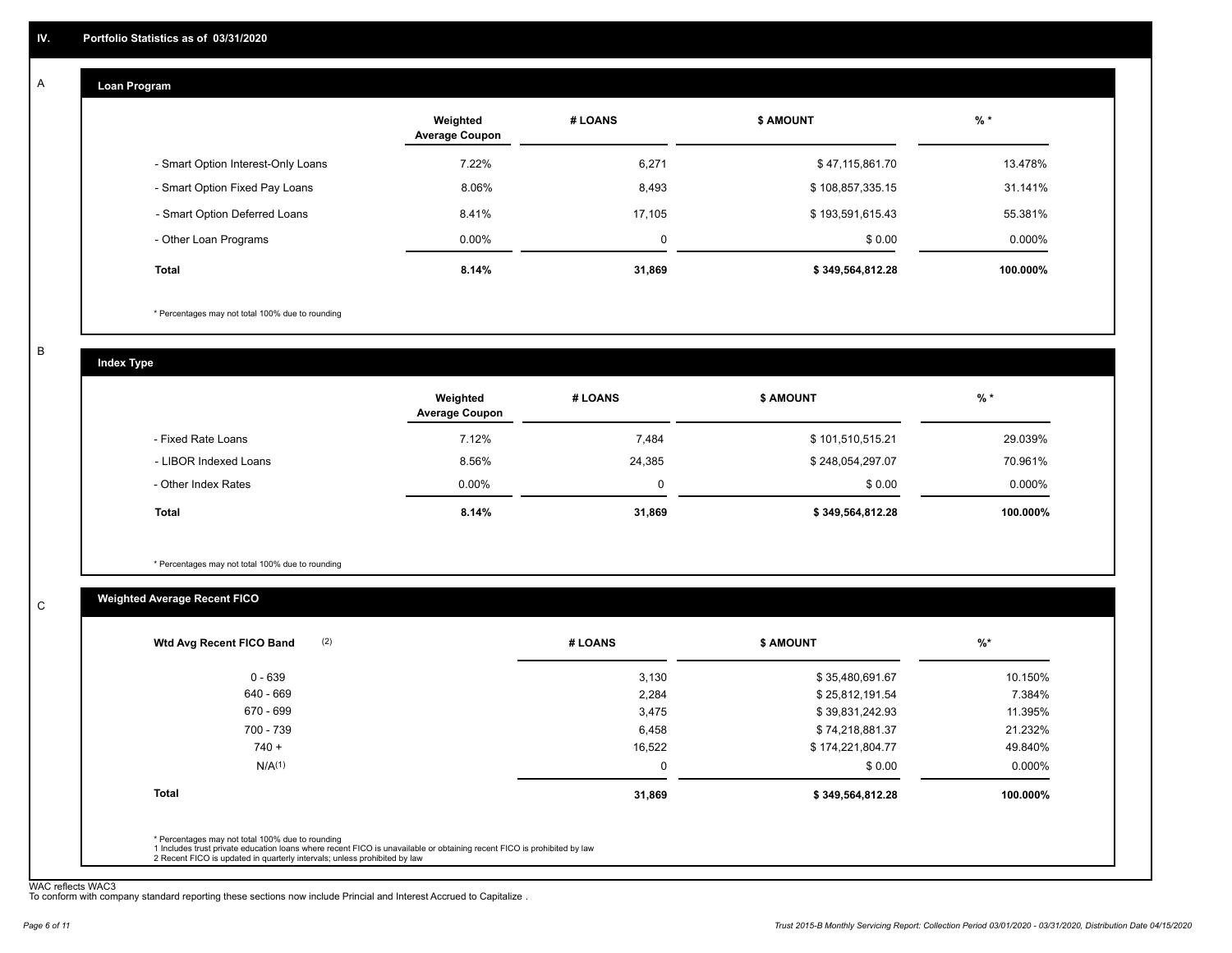| V. |       | 2015-B Reserve Account and Principal Distribution Calculations                             |                  |  |
|----|-------|--------------------------------------------------------------------------------------------|------------------|--|
| А. |       | <b>Reserve Account</b>                                                                     |                  |  |
|    |       | Specified Reserve Account Balance                                                          | \$1,896,081.00   |  |
|    |       | Actual Reserve Account Balance                                                             | \$1,896,081.00   |  |
| В. |       | <b>Principal Distribution Amount</b>                                                       |                  |  |
|    | i.    | Class A Notes Outstanding                                                                  | \$179,642,456.83 |  |
|    | ii.   | Pool Balance                                                                               | \$349,564,812.28 |  |
|    | iii.  | First Priority Principal Distribution Amount (i - ii)                                      | \$0.00           |  |
|    | iv.   | Class A and B Notes Outstanding                                                            | \$249,642,456.83 |  |
|    | v.    | First Priority Principal Distribution Amount                                               | \$0.00           |  |
|    | vi.   | Pool Balance                                                                               | \$349,564,812.28 |  |
|    | vii.  | Specified Overcollateralization Amount                                                     | \$104,869,443.68 |  |
|    | viii. | Available Funds (after payment of waterfall items A through H)                             | \$7,785,900.11   |  |
|    | ix.   | <b>Class C Notes Outstanding</b>                                                           | \$50,000,000.00  |  |
|    | х.    | Regular Principal Distribution Amount (if (iv > 0, (iv - v) - (vi - vii), min(viii, ix))   | \$4,947,088.23   |  |
|    |       |                                                                                            |                  |  |
|    | xi.   | Pool Balance                                                                               | \$349,564,812.28 |  |
|    | xii.  | 10% of Initial Pool Balance                                                                | \$74,339,449.62  |  |
|    | xiii. | First Priority Principal Distribution Amount                                               | \$0.00           |  |
|    | XIV.  | Regular Principal Distribution Amount                                                      | \$4,947,088.23   |  |
|    | XV.   | Available Funds (after payment of waterfall items A through J)                             | \$2,838,811.88   |  |
|    |       | xvi. Additional Principal Distribution Amount (if(ix $\lt$ = x, min(xv, xi - xiii - xiv))) | \$0.00           |  |
|    |       |                                                                                            |                  |  |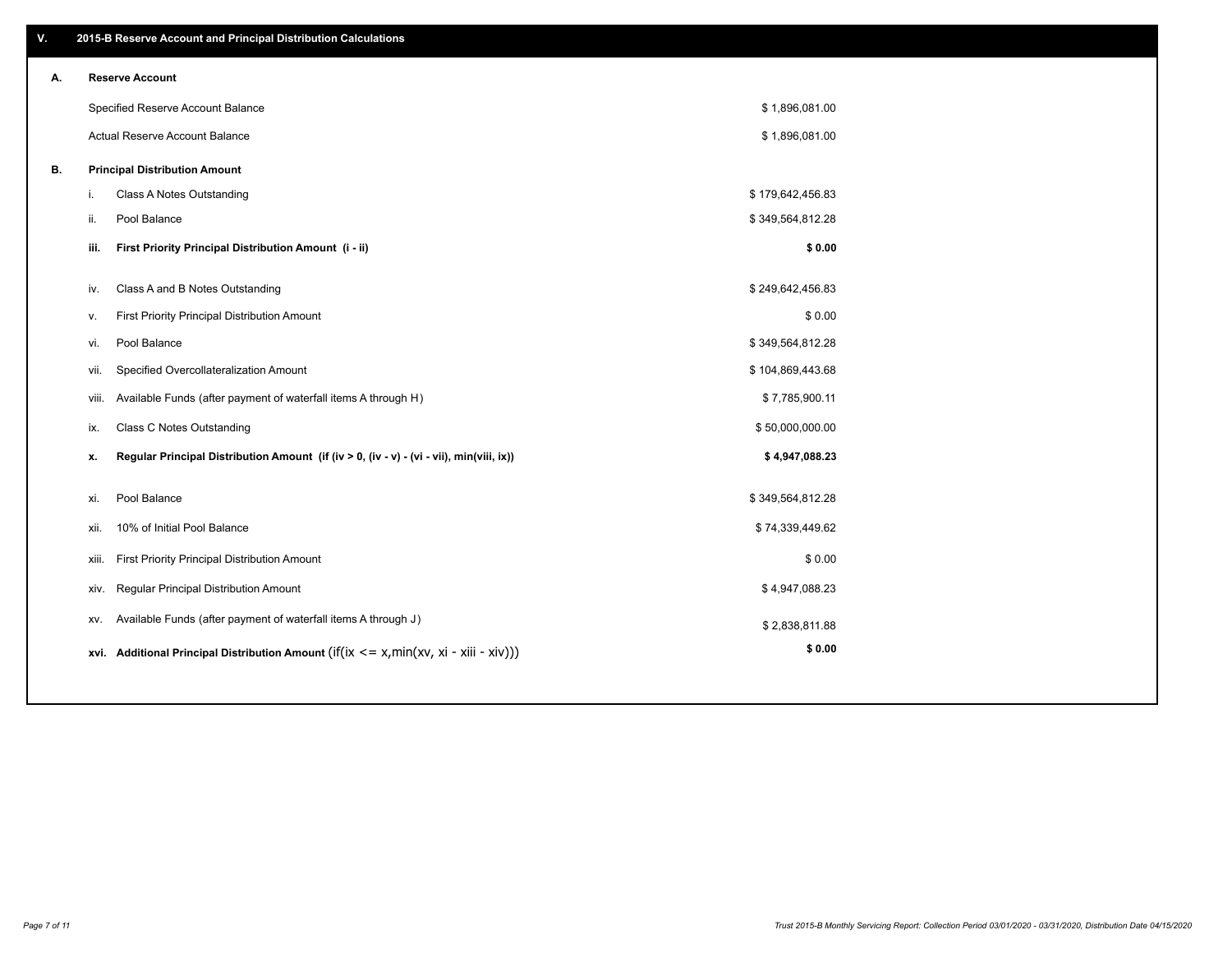|    |                                                         | Paid           | <b>Funds Balance</b> |
|----|---------------------------------------------------------|----------------|----------------------|
|    | <b>Total Available Funds</b>                            |                | \$8,799,383.70       |
| A  | <b>Trustee Fees</b>                                     | \$0.00         | \$8,799,383.70       |
| В  | <b>Servicing Fees</b>                                   | \$230,135.46   | \$8,569,248.24       |
| C  | i. Administration Fees                                  | \$8,333.00     | \$8,560,915.24       |
|    | ii. Unreimbursed Administrator Advances plus any Unpaid | \$0.00         | \$8,560,915.24       |
| D  | Class A Noteholders Interest Distribution Amount        | \$383,348.46   | \$8,177,566.78       |
| Е  | First Priority Principal Payment                        | \$0.00         | \$8,177,566.78       |
| F. | Class B Noteholders Interest Distribution Amount        | \$204,166.67   | \$7,973,400.11       |
| G  | Class C Noteholders Interest Distribution Amount        | \$187,500.00   | \$7,785,900.11       |
| H  | <b>Reinstatement Reserve Account</b>                    | \$0.00         | \$7,785,900.11       |
|    | Regular Principal Distribution                          | \$4,947,088.23 | \$2,838,811.88       |
| J  | <b>Carryover Servicing Fees</b>                         | \$0.00         | \$2,838,811.88       |
| Κ  | Additional Principal Distribution Amount                | \$0.00         | \$2,838,811.88       |
| L  | Unpaid Expenses of Trustee                              | \$0.00         | \$2,838,811.88       |
| M  | Unpaid Expenses of Administrator                        | \$0.00         | \$2,838,811.88       |
| N  | Remaining Funds to the Residual Certificateholders      | \$2,838,811.88 | \$0.00               |

### **Waterfall Conditions**

|      | Pool Balance                                                                     | \$349,564,812.28 |  |
|------|----------------------------------------------------------------------------------|------------------|--|
| ii.  | Class A and B Notes Outstanding                                                  | \$249,642,456.83 |  |
| iii. | Class C Noteholders' Interest Distribution Ratio (i / ii)                        | 140.03%          |  |
| İV.  | Minimum Ratio                                                                    | 110.00%          |  |
| v.   | Is the Class C Noteholders' Interest Distribution Condition Satisfied (iii > iv) | $\check{ }$      |  |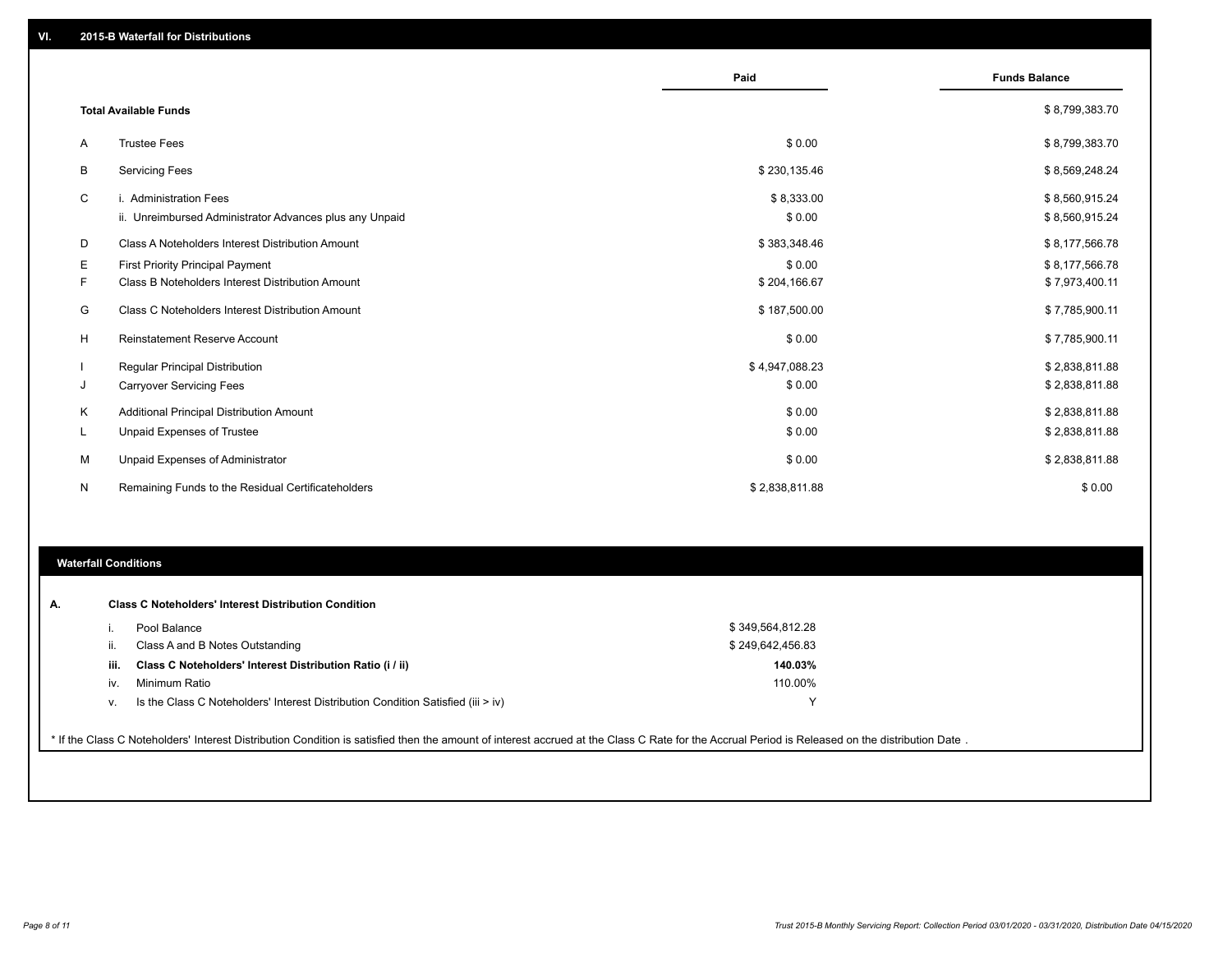| <b>Distribution Amounts</b>                                |                         |                         |                         |
|------------------------------------------------------------|-------------------------|-------------------------|-------------------------|
|                                                            | A <sub>2</sub> A        | A2B                     | A3                      |
| Cusip/Isin                                                 | 78448QAB4               | 78448QAC2               | 78448QAD0               |
| <b>Beginning Balance</b>                                   | \$71,245,928.05         | \$33,396,528.78         | \$75,000,000.00         |
| Index                                                      | <b>FIXED</b>            | <b>LIBOR</b>            | <b>LIBOR</b>            |
| Spread/Fixed Rate                                          | 2.98%                   | 1.20%                   | 1.75%                   |
| Record Date (Days Prior to Distribution)                   | 1 NEW YORK BUSINESS DAY | 1 NEW YORK BUSINESS DAY | 1 NEW YORK BUSINESS DAY |
| <b>Accrual Period Begin</b>                                | 3/15/2020               | 3/16/2020               | 3/16/2020               |
| <b>Accrual Period End</b>                                  | 4/15/2020               | 4/15/2020               | 4/15/2020               |
| Daycount Fraction                                          | 0.08333333              | 0.08333333              | 0.08333333              |
| Interest Rate*                                             | 2.98000%                | 1.90463%                | 2.45463%                |
| <b>Accrued Interest Factor</b>                             | 0.002483333             | 0.001587192             | 0.002045525             |
| <b>Current Interest Due</b>                                | \$176,927.39            | \$53,006.69             | \$153,414.38            |
| Interest Shortfall from Prior Period Plus Accrued Interest | $\mathsf{\$}$ -         | $$ -$                   | $$ -$                   |
| <b>Total Interest Due</b>                                  | \$176,927.39            | \$53,006.69             | \$153,414.38            |
| <b>Interest Paid</b>                                       | \$176,927.39            | \$53,006.69             | \$153,414.38            |
| <b>Interest Shortfall</b>                                  | $\frac{1}{2}$           | $$ -$                   | $$ -$                   |
| <b>Principal Paid</b>                                      | \$3,368,230.28          | \$1,578,857.95          | $$ -$                   |
| <b>Ending Principal Balance</b>                            | \$67,877,697.77         | \$31,817,670.83         | \$75,000,000.00         |
| Paydown Factor                                             | 0.017542866             | 0.017542866             | 0.000000000             |
| <b>Ending Balance Factor</b>                               | 0.353529676             | 0.353529676             | 1.000000000             |

\* Pay rates for Current Distribution. For the interest rates applicable to the next distribution date, please see https://www.salliemae.com/about/investors/data/SMBabrate.txt.

**VII. 2015-B Distributions**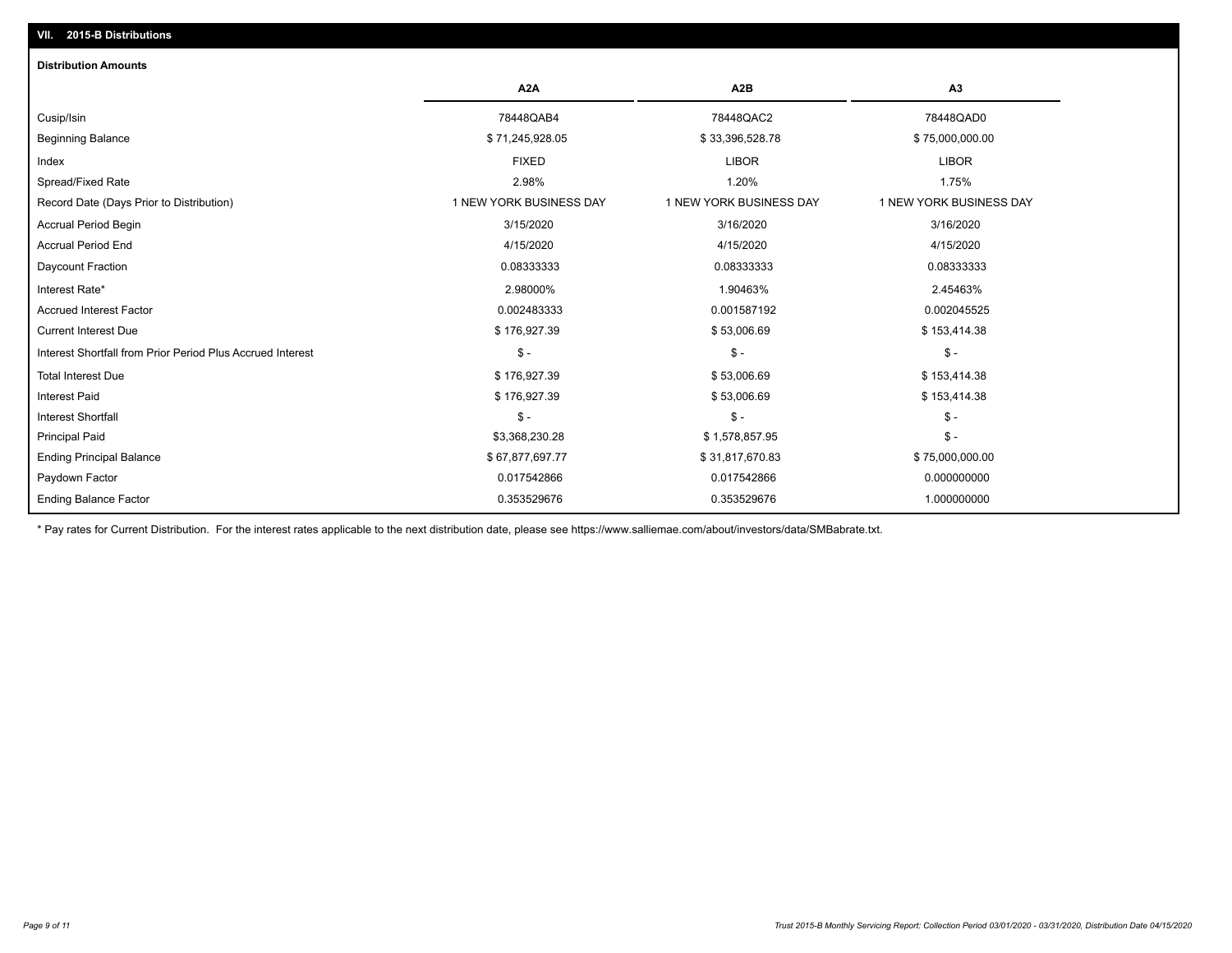| <b>Distribution Amounts</b>                                |                         |                         |
|------------------------------------------------------------|-------------------------|-------------------------|
|                                                            | в                       | C                       |
| Cusip/Isin                                                 | 78448QAE8               | 78448QAF5               |
| <b>Beginning Balance</b>                                   | \$70,000,000.00         | \$50,000,000.00         |
| Index                                                      | <b>FIXED</b>            | <b>FIXED</b>            |
| Spread/Fixed Rate                                          | 3.50%                   | 4.50%                   |
| Record Date (Days Prior to Distribution)                   | 1 NEW YORK BUSINESS DAY | 1 NEW YORK BUSINESS DAY |
| <b>Accrual Period Begin</b>                                | 3/15/2020               | 3/15/2020               |
| <b>Accrual Period End</b>                                  | 4/15/2020               | 4/15/2020               |
| Daycount Fraction                                          | 0.08333333              | 0.08333333              |
| Interest Rate*                                             | 3.50000%                | 4.50000%                |
| <b>Accrued Interest Factor</b>                             | 0.002916667             | 0.003750000             |
| <b>Current Interest Due</b>                                | \$204,166.67            | \$187,500.00            |
| Interest Shortfall from Prior Period Plus Accrued Interest | $\mathcal{S}$ -         | $\frac{1}{2}$           |
| <b>Total Interest Due</b>                                  | \$204,166.67            | \$187,500.00            |
| Interest Paid                                              | \$204,166.67            | \$187,500.00            |
| <b>Interest Shortfall</b>                                  | $\mathcal{S}$ -         | $\frac{1}{2}$           |
| <b>Principal Paid</b>                                      | $\mathsf{\$}$ -         | $\mathsf{\$}$ -         |
| <b>Ending Principal Balance</b>                            | \$70,000,000.00         | \$50,000,000.00         |
| Paydown Factor                                             | 0.000000000             | 0.000000000             |
| <b>Ending Balance Factor</b>                               | 1.000000000             | 1.000000000             |

\* Pay rates for Current Distribution. For the interest rates applicable to the next distribution date, please see https://www.salliemae.com/about/investors/data/SMBabrate.txt.

**VII. 2015-B Distributions**